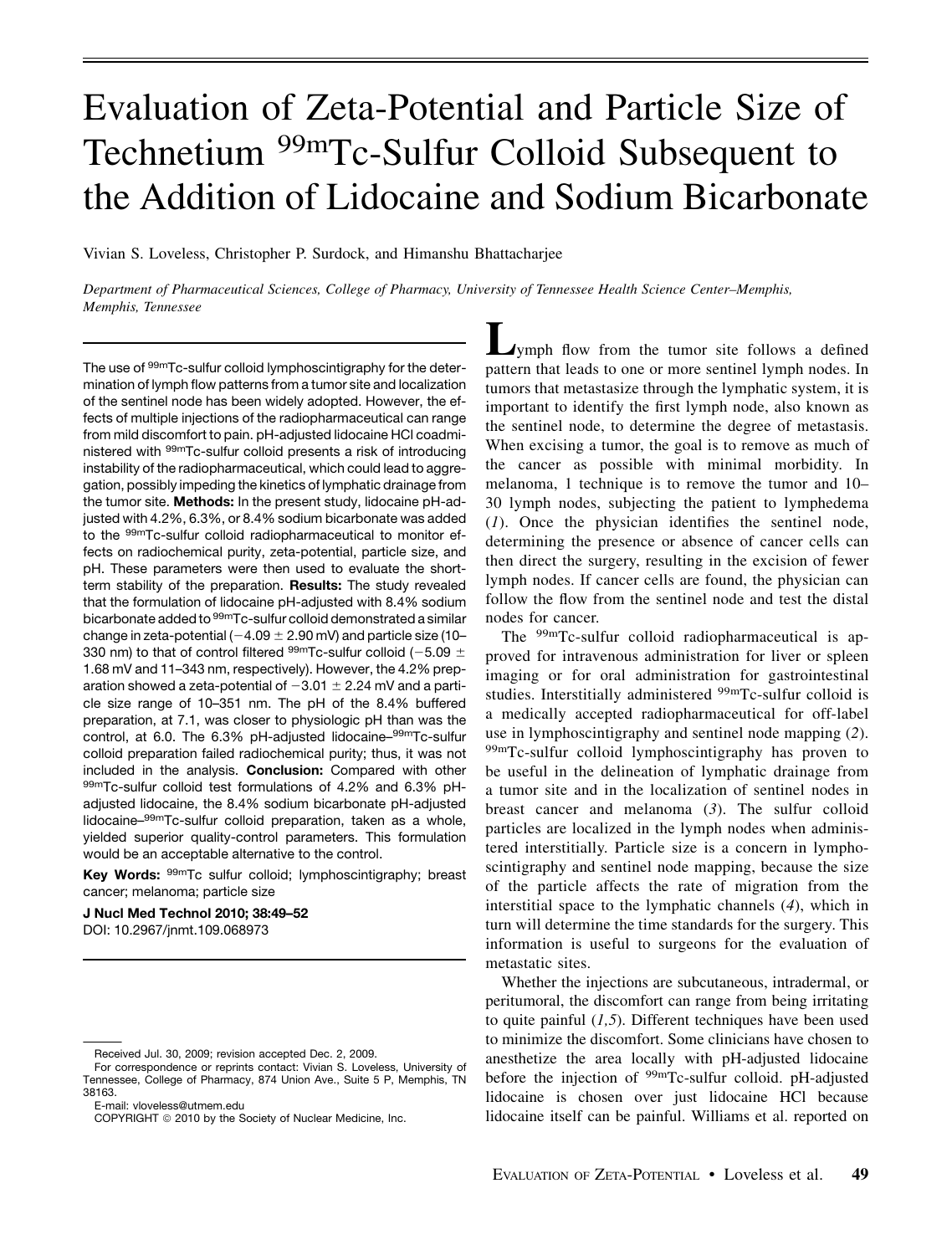

FIGURE 1. (A and B) Comparison of zeta-potential over time for different preparations. (C) Comparison of cumulative data for different preparations.

their success with injecting a mixture of lidocaine with 99mTc-sulfur colloid for the purpose of minimizing the discomfort of the injection  $(I)$ . Dura and Hinkle found that the addition of  $1\%$  lidocaine HCl to  $99m$ Tc-sulfur colloid resulted in no substantial change in pH, radiochemical purity, or radioactivity retention on a  $0.1$ - $\mu$ m filter (6). Stokes et al. reported that buffering <sup>99m</sup>Tc-sulfur colloid did not alter the quality of the radiopharmaceutical and reduced injection pain (5). None of these authors addressed the issue of zeta-potential, which could affect the particle size of the colloid preparation (4–6). A larger aggregate could result in altered lymph flow kinetics of the 99mTc-sulfur colloid. As compared with unfiltered <sup>99m</sup>Tc-sulfur colloid, particles 220 nm or smaller have the propensity to penetrate lymphatic vessels quickly and in greater concentrations (7). The immediate objective of our study was to determine whether mixing pH-adjusted lidocaine with <sup>99m</sup>Tc-sulfur

colloid would adversely alter the zeta-potential, particle size, radiochemical purity, and pH.

## MATERIALS AND METHODS

The 99mTc-sulfur colloid kit was prepared according to the package insert using <sup>99m</sup>Tc-pertechnetate eluate obtained from a 99Mo–<sup>99m</sup>Tc generator (Lantheus). The filters were from Millipore, the 4.2% and 8.4% sodium bicarbonate injections (United States Pharmacopeia [USP] grade) and the 2% lidocaine HCl injection (USP grade) were from Hospira, Inc., and the Hydrion paper pH strips (Micro Essential Laboratory) were commercially available. All particle size and zeta-potential analyses were performed using the Zetasizer (Malvern). Experiments were divided into 5 study groups: unfiltered sulfur colloid, filtered sulfur colloid, filtered sulfur colloid with 4.2% sodium bicarbonate and 2% lidocaine HCl, filtered sulfur colloid with 6.3% sodium bicarbonate and 2% lidocaine HCl, and filtered sulfur colloid with 8.4% sodium bicarbonate and 2% lidocaine HCl. Using a new sulfur colloid kit

| Sample name                                   | Zeta-Potential $\pm$ SD*<br>$(mV^{\dagger})$ | Particle size<br>(d.nm <sup>‡</sup> ) | Radiochemical purity<br>(%) | pH  |
|-----------------------------------------------|----------------------------------------------|---------------------------------------|-----------------------------|-----|
| Unfiltered sulfur colloid                     | $-8.27 \pm 1.14$                             | 396-531                               | 99.5                        | 5.8 |
| Filtered sulfur colloid                       | $-5.09 + 1.68$                               | $11 - 343$                            | 98.5                        | 6.0 |
| 4.2% sodium bicarbonate with 2% lidocaine HCI | $-3.01 + 2.24$                               | $10 - 351$                            | 94.1                        | 6.3 |
| 8.4% sodium bicarbonate with 2% lidocaine HCI | $-4.09 + 2.90$                               | $10 - 330$                            | 94.0                        | 7.1 |
|                                               |                                              |                                       |                             |     |

TABLE 1 Cumulative Data

 $*SD = standard deviation.$ 

 $<sup>†</sup>$ mV = millivolts.</sup>

 $*$ d.nm = diameter in nanometers.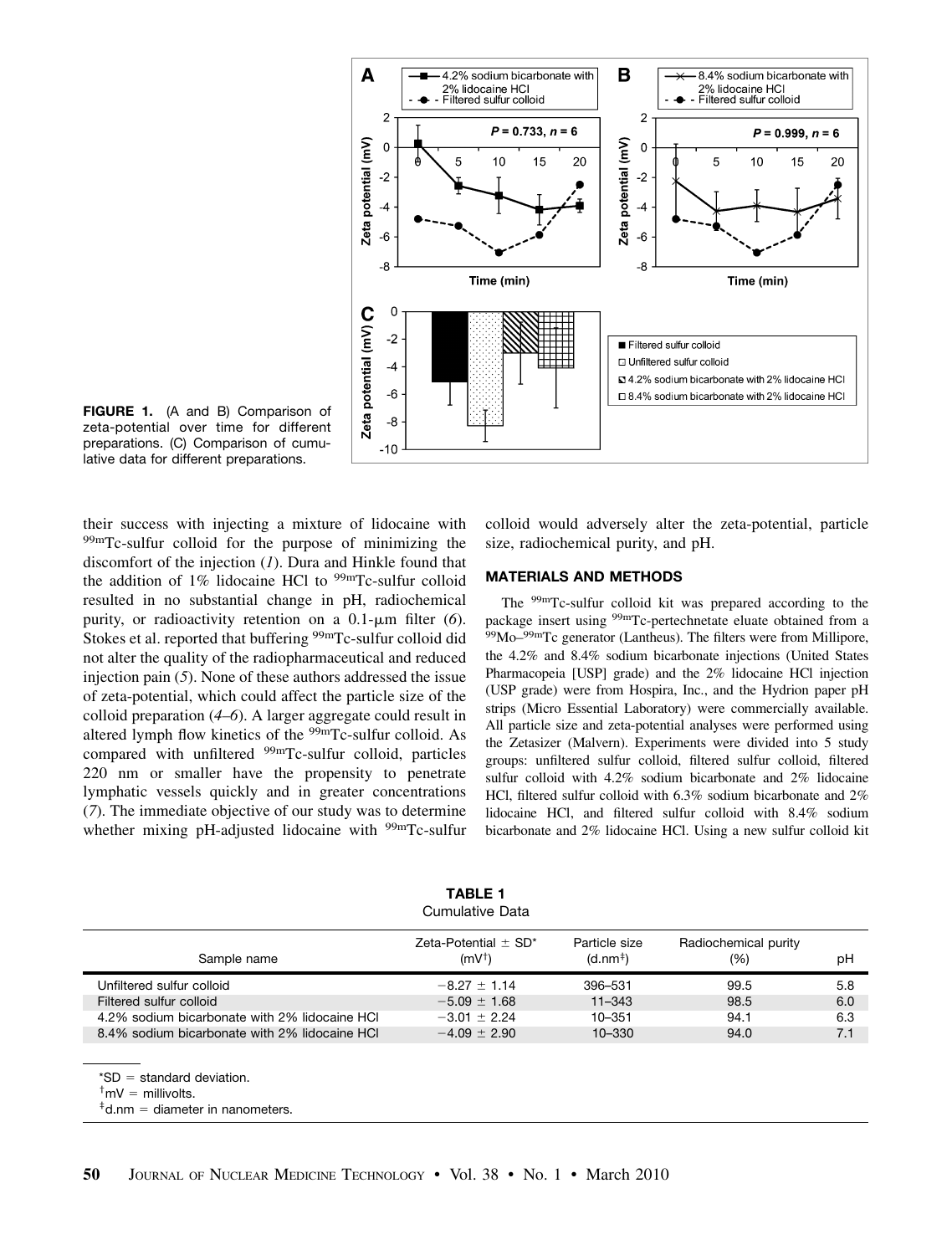

FIGURE 2. Changes in zetapotential with time.

for each experiment, the zeta-potential determinations were run in triplicate  $(n = 3)$ . The zeta-potential determination for the filtered sulfur colloid study group was performed only once for reference.

The 99mTc-sulfur colloid was prepared using the Pharmalucence sulfur colloid kit (8). Each kit was reconstituted with 1 mL of 99mTc-sodium pertechnetate containing up to approximately 37 GBq (100 mCi). The final volume of 4 mL for the prepared kit included the contents from vial A (1.5 mL) and vial B (1.5 mL) and the 1 mL of 99mTc-sodium pertechnetate. A 0.8-mL sample was removed before the kit was passed through a  $0.22$ - $\mu$ m filter. Four samples were then taken from the filtered kit. Each sample consisted of 0.6 mL of the final kit preparation drawn up in a 1-mL syringe with a 21-gauge needle after mixing to ensure adequate dispersion of the particles.

From each filtered kit, 4 formulations were evaluated: filtered sulfur colloid, 2% lidocaine HCl buffered with 4.2% sodium bicarbonate, 2% lidocaine HCl buffered with 6.3% sodium bicarbonate, and 2% lidocaine HCl buffered with 8.4% sodium bicarbonate. The pH-adjusted lidocaine samples were prepared by adding 0.5 mL of sodium bicarbonate with a concentration of 4.2%, 6.3%, or 8.4% to 2.5 mL of 2% lidocaine HCl. To prepare the samples for zeta-potential analysis, we combined 0.6-mL samples of <sup>99m</sup>Tc-sulfur colloid with 0.2 mL of the pH-adjusted lidocaine to yield the 0.8 mL of total volume. For the filtered and unfiltered sample, a 0.8-mL aliquot was used. The final samples were stored in lead-lined syringe shields at room temperature until analysis was performed. Preparation of the pH-adjusted lidocaine samples required approximately 15 min.

All zeta-potential data points and particle sizes were determined using the Zetasizer Nano ZS at ambient temperature, with the first data point acquisition beginning at approximately 40 min after preparation of the pH-adjusted samples. The analysis proceeded in the following order: unfiltered sulfur colloid, filtered sulfur colloid with 4.2% sodium bicarbonate–buffered lidocaine HCl, filtered sulfur colloid with 6.3% sodium bicarbonate– buffered lidocaine HCl, and filtered sulfur colloid with 8.4%

sodium bicarbonate–buffered lidocaine HCl. On the occasions that the kit did not contain an adequate volume to supply separate samples for zeta-potential determination and particle sizing, then the zeta-potential was determined first and the volume was extracted from the folded cuvette and reused for particle sizing. The pH was determined via color chart comparison using the Hydrion paper pH strips. The radiochemical purity was determined by instant thin-layer chromatography (ITLC) using ITLC– silica gel. A small amount was spotted on an ITLC–silica gel plate and separated using a mobile phase consisting of normal saline  $(9,10)$ . The resulting purity was accepted only if it met the minimal acceptable purity of 92% as defined by the USP monograph  $(11)$ .

For each comparison, a one-way ANOVA was used to identify statistical significance with a  $P$  value less than or equal to  $0.05$ (SPSS, edition 17.0; SPSS Inc.).

# RESULTS

Lymphoscintigraphy can be painful to the patient because the  $99m$ Tc-sulfur colloid is an irritant due to its pH  $(1,5)$ . To reduce the irritation, we proposed bringing the pH closer to physiologic pH without altering the quality of the product. During our study, we found no significant difference in the zeta-potential when combining pH-adjusted lidocaine with 99mTc-sulfur colloid, compared with the standard filtered <sup>99m</sup>Tc-sulfur colloid preparation (Figs. 1A–1C). Particle size and radiochemical purity were also comparable, except for the radiochemical purity of the lidocaine pH-adjusted using 6.3% sodium bicarbonate, which was below the minimum acceptable radiochemical purity of 92%. Our results show an appreciable difference in pH, with the 8.4% formulation being closest to physiologic pH. The cumulative data for each formulation are reported in Table 1. No significant difference in zetapotential between the 4.2% and the 8.4% sodium bicarbonate and lidocaine formulations was observed  $(P =$ 0.793,  $n = 6$ ) (Fig. 2). A single outlier data point was removed from both the 4.2% and the 8.4% sodium bicarbonate and lidocaine formulations. When examining the particle size of the varying concentrations, we found that the primary peak of the formulation using the 8.4% sodium bicarbonate pH-adjusted lidocaine yielded particles approximately 36 nm (57.2%) in diameter, which is a more

TABLE 2 Particle Size as Affected by pH-Adjusted Lidocaine

|                                               | Primary peak |                       |      | Secondary peak |          |      | Tertiary peak |          |      |
|-----------------------------------------------|--------------|-----------------------|------|----------------|----------|------|---------------|----------|------|
| Sample name                                   | $d.nm*$      | $\pm$ SD <sup>+</sup> | %    | d.nm           | $\pm$ SD | %    | d.nm          | $\pm$ SD | %    |
| Filtered sulfur colloid                       | 10.55        | 0.03536               | 63.2 | 343.5          | 53.53    | 27.1 | 60.84         | 29.94    | 7.6  |
| 4.2% sodium bicarbonate with 2% lidocaine HCI | 159.6        | 73.75                 | 69.2 | 44.08          | 9.482    | 20   | 9.04          | 0.3309   | 10.8 |
| 8.4% sodium bicarbonate with 2% lidocaine HCI | 36.13        | 32.66                 | 57.2 | 178.1          | 6.152    | 26   | 7.318         | 2.656    | 16.9 |
| Unfiltered sulfur colloid                     | 466.7        | 0                     | 100  | 0              | 0        |      | 0             |          |      |

 $*$ d.nm = diameter in nanometers.

 $<sup>†</sup>SD = standard deviation.$ </sup>